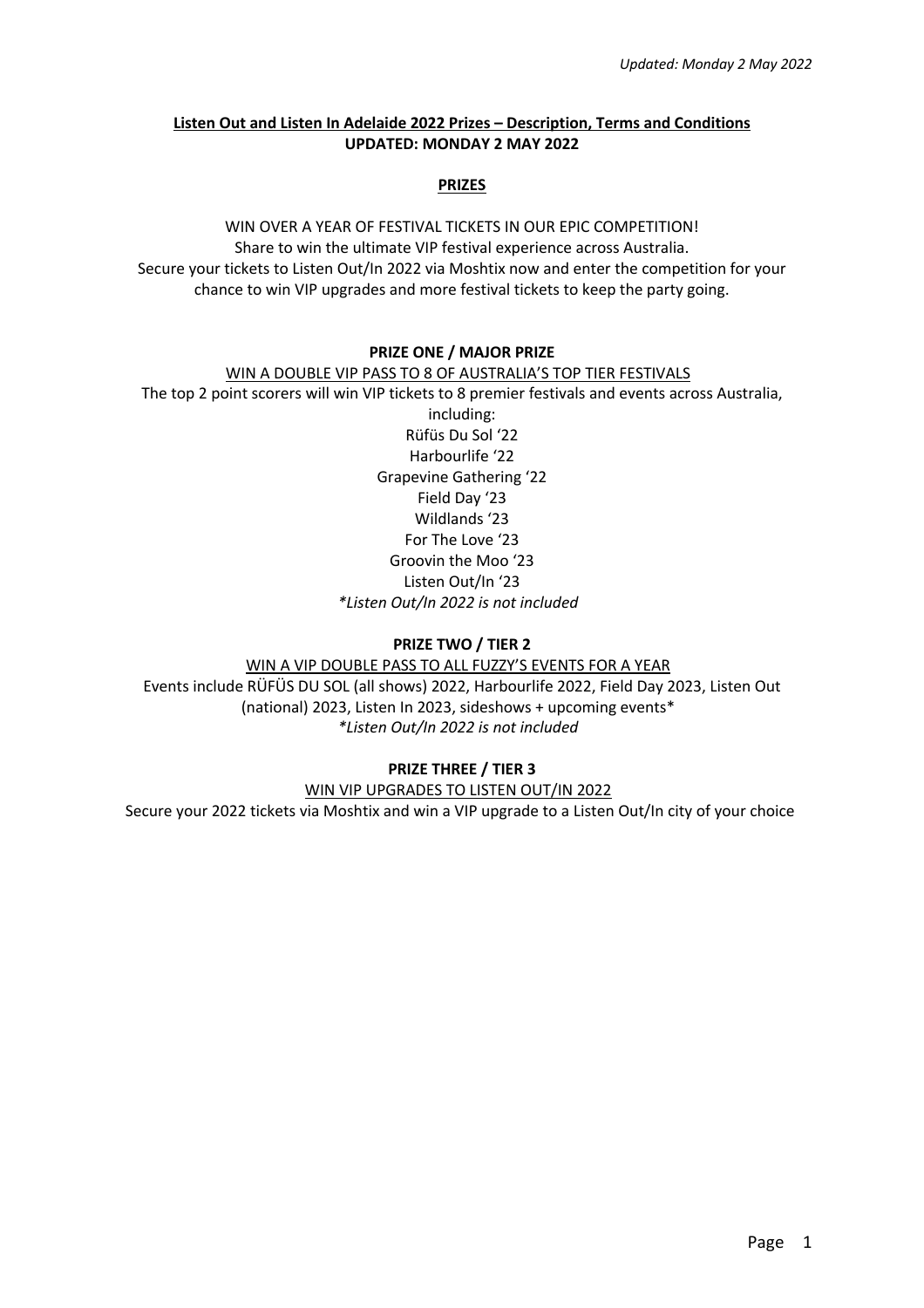### **LISTEN OUT/IN 2022 – AUDIENCE REPUBLIC COMPETITION TERMS & CONDITIONS**

# **1. Entry Conditions:**

Entry to the competition/campaign is open to residents of Australia and New Zealand. Entrants and guests must be 18 years or over. An entrant of the Competition/Campaign must be an individual and not a company or organisation. Directors, immediate family members, employees and contractors of the Promoter, the Artist and Audience Republic are not eligible to enter.

# **2. Competition/Campaign Period:**

Commences Tuesday 26 April 2022 08:15am (AEST) and ends Thursday 12 May 5pm (AEST).

# **3. Entry Method:**

To enter, entrants must sign up and register via https://arep.co/c/listen-out-2022 for Listen Out or https://arep.co/c/listen-in-adl-2022 for Listen In Adelaide. Entrants will earn points by liking, following, and sharing posts and information about Listen Out/In and related festivals. Entrants have until Thursday 12 May, 5pm (AEST) to gain as many points as possible. Any shares, posts or entries made after this time will not be counted and we do not accept responsibility for delayed, misdirected, or incorrect entries.

### **4. Selection of Winner:**

4.1 Entrants will be ranked according to the number of points they earn during the Competition/Campaign period with the highest point scorer being ranked 1, the second highest point scorer ranked 2 and so on. The Major Prize will be awarded to the top 2 [two] individuals who ranked 1-2 on Thursday 12 May, 5pm (AEST). The Tier 2 prize will be awarded to the next top 5 [five] individuals who ranked 3-7 on Thursday 12 May, 5pm (AEST). The Tier 3 prize will be awarded to the next 100 [one hundred] individuals who ranked 8-107 on Thursday 12 May, 5pm (AEST).

4.2 Promoter will assess winners and total points to determine if there was foul play involved. Participants may be disqualified because of breaching the terms and conditions of the competition.

#### **5. Major Prize:**

- A VIP double pass to 1 (one) city/state within the following 8 (eight) festivals:
- RÜFÜS DU SOL 2022
- Harbourlife 2022
- Grapevine Gathering 2022
- Field Day 2023
- Wildlands 2023
- For The Love 2023
- Groovin the Moo 2023
- Listen Out or Listen In 2023

Please note: Listen Out/In 2022 is not included.

Each winner will receive the following prize:

• 2x VIP Tickets to 1 [one] show per festival listed above (valued at up to \$3500)

Winner/s must confirm which shows they would like to attend at least 1 month prior to the show date with Fuzzy in writing. Failure to do so forfeits the tickets for the event.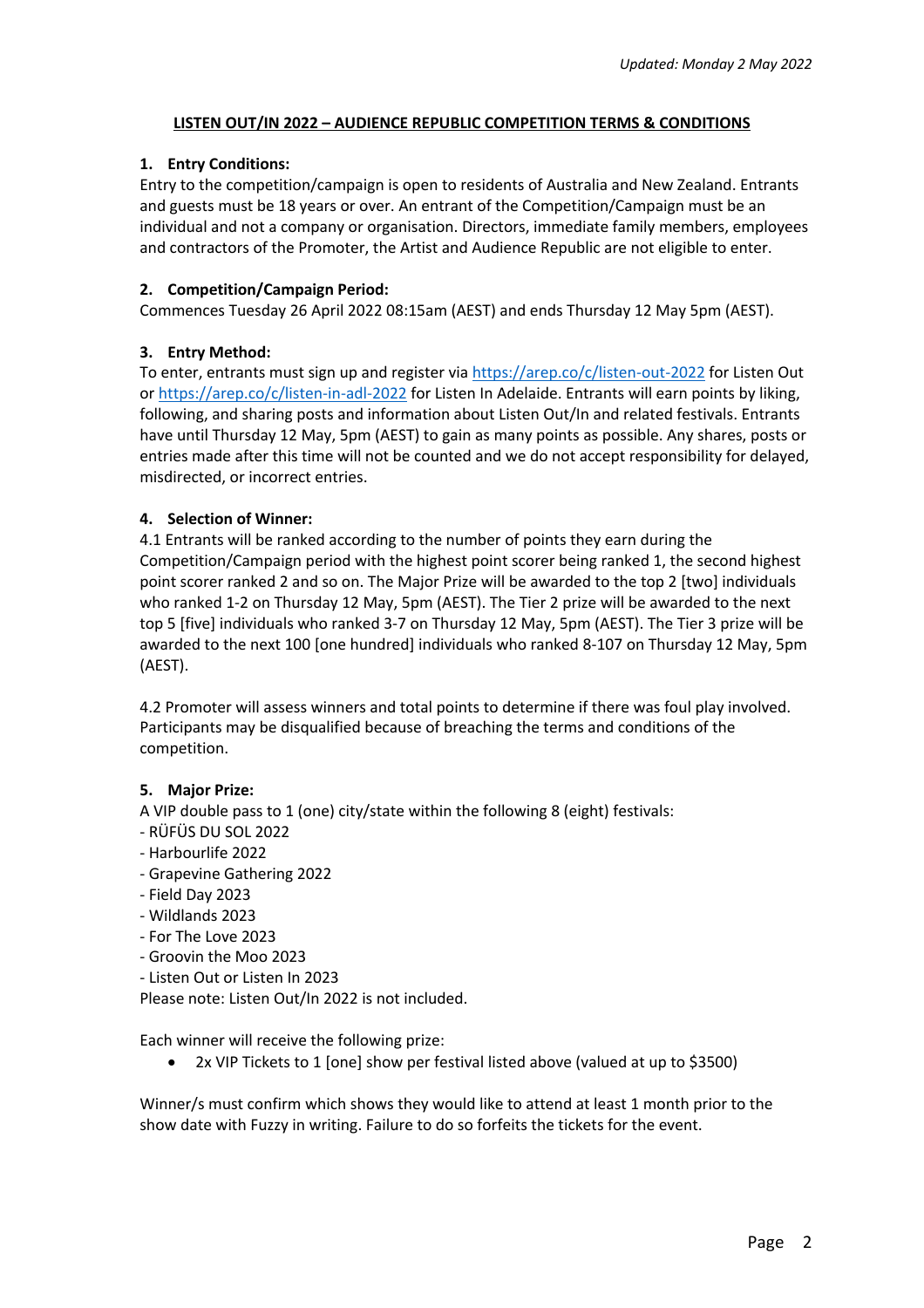VIP tickets will be allocated, if applicable. In the case where the events do not have a VIP ticket or area, 2x General Admission tickets will be allocated to the winner.

### **6. Tier 2 Prize:**

A VIP double pass to all events promoted by Fuzzy Operations Pty Ltd in the 2022/23 season (valued up to \$2500). Event tickets include:

- 2x VIP Tickets to RÜFÜS DU SOL 2022 (all shows nationally)
- 2x VIP Tickets to Harbourlife 2022
- 2x VIP Tickets to Field Day 2023
- 2x VIP Tickets to Listen Out 2023 (all shows nationally)
- 2x VIP Tickets to Listen In 2023
- 2x VIP Tickets to unannounced sideshows (if any) and upcoming events, excluding Listen Out and Listen In 2022.

Winner/s must confirm which shows they would like to attend at least 1 month prior to the show date with Fuzzy in writing. Failure to do so forfeits the tickets for the event.

VIP tickets will be allocated, if applicable. In the case where the events do not have a VIP ticket or area, 2x General Admission tickets will be allocated to the winner.

### **7. Tier 3 Prize:**

1x VIP Upgrade to Listen Out or Listen In 2022 (valued up to \$118).

Prize winners must purchase a valid ticket to a Listen Out or Listen In Adelaide 2022 event to claim this prize. Upgrades are only valid to the notified winner's ticket and are not transferable to other names, tickets or shows.

A booking number and valid ticket must be presented upon notification of being a winner.

A booking number and ticket under the winner's name must be supplied before 31 May 2022 to claim this prize. Prize winners who fail to provide a valid booking number or ticket prior to this date will forfeit their prize.

#### **8. Prize Restrictions:**

8.1 The Promoter will not be responsible for any additional costs associated with the use of the Prizes. All such costs are the responsibility of the Prize winners. The Major and Tier 2 Prize winner/s (and if applicable, their guest) is responsible for all costs associated with using the Prize including all transfer and airfare costs between their home, airports and the shows, food and beverage expenses, spending money, travel insurance and any other incidental expenses that may arise in connection with using the Prize.

8.2 The Prize does not include transfers to and from the winner's place of residence to the event or shows or between events or shows.

8.3 If the Prize involves tickets to an event, the Promoter is not responsible for any changes in times or dates, or cancellations or rescheduling of events that may prevent the Prize winner from redeeming the Prize or any part of it.

8.4 VIP Ticket prizes that form part of the Major Prize will either be issued and emailed prior to the event or collected from the Guest Services/Ticket Enquiries at each show and are not transferable. Winners must supply photo ID to collect their tickets.